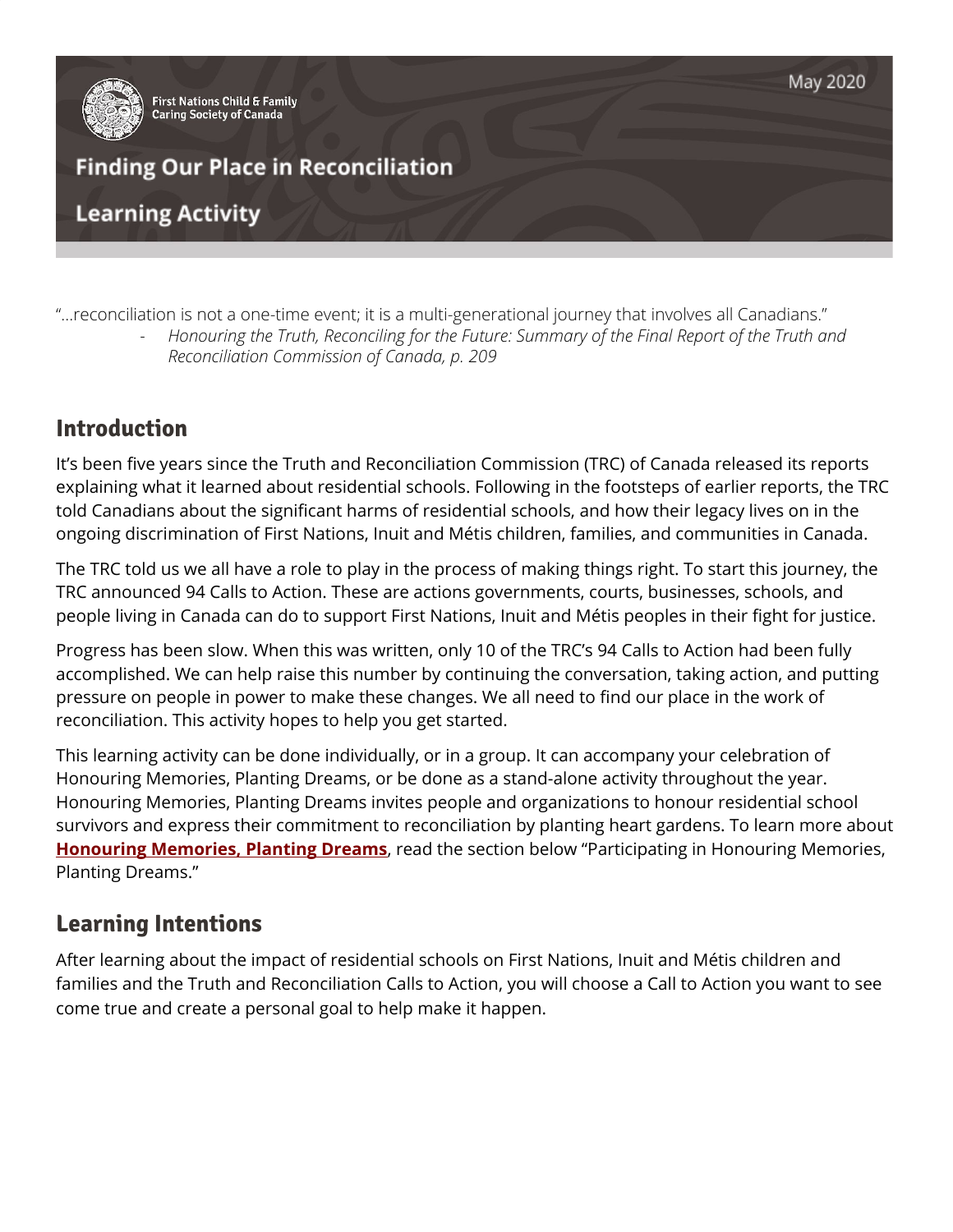## **Steps**

1. Learn about the impact of residential schools

Spend some time learning about residential schools by yourself or with family, friends, or community members. The below resources offer great starting points.

Keep in mind that learning about residential schools can be emotionally difficult and potentially triggering. Take care to check in with yourself, take breaks, and reach out for support as needed.

If you are a survivor of the residential school system or a family member of a survivor and need support call Health Canada's 24-Hour National Survivors Crisis Line at 1-866-925-4419.

### **Free online learning resources**

- The Legacy of Hope's **Where are the Children [Exhibition](http://wherearethechildren.ca/en/)**
- The Legacy of Hope's **100 Years of Loss [Exhibition](http://100yearsofloss.ca/en/)**
- The Caring Society's **[Reconciling](https://fncaringsociety.com/reconciling-history) History** page & **A History of [Inequity](https://fncaringsociety.com/reconciling-history-timeline)** timeline
- The Project of Heart's **Learning [Resources](http://projectofheart.ca/what-is-project-of-heart/resources/)**
- The Truth and Reconciliation Commission's **[Reports](https://nctr.ca/reports2.php) and Calls to Action**
- The National Inquiry into Missing & Murdered Indigenous Women, Girls, & 2SLGBTQQIA People's **Final [Reports](https://www.mmiwg-ffada.ca/final-report/) & Calls for Justice**
- The Caring Society's **7 Free Ways to Make a [Difference](https://fncaringsociety.com/7-free-ways-make-difference)**
- CBC's **[Residential](https://www.cbc.ca/news2/interactives/beyond-94-residential-school-map/) School Map**
- Historica Canada's **[podcast](https://www.thecanadianencyclopedia.ca/en/article/residential-schools-podcast-series) and video series** about residential schools

Once you've spent some time learning, answer these questions in a way that is best for you (e.g., in conversation, writing, drawing, or another means of expression).

- Why did the federal government create residential schools and force First Nations, Inuit and Métis children to attend them?
	- o *Take it further*: How did the federal government enforce its residential school policy?
- What were the consequences of the residential school system on First Nations, Métis and Inuit children, families, and societies?
	- o *Take it further*: In what ways do these impacts live on today? Name as many specific examples as you can.
- Do you think the Canadian Government knew students were being harmed, and in too many cases dying, while residential schools were operating? Do you think the Canadian government did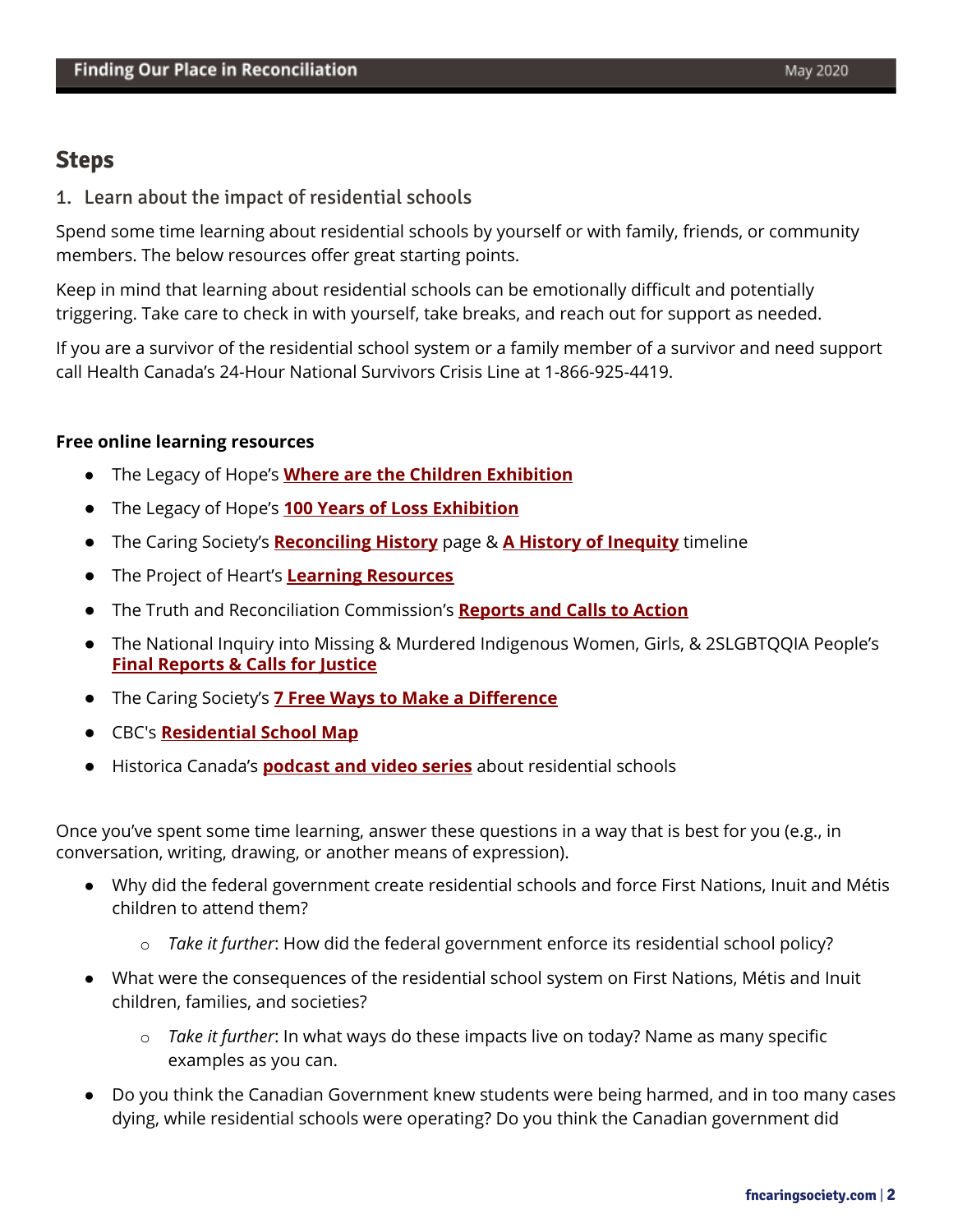enough to protect residential school students?

o *Take it further:* What can you do to make sure the Canadian government does better for First Nations, Metis and Inuit students when it knows better?

#### 2. Choose a TRC Call to Action

Get acquainted with the Truth and Reconciliation Commission's Calls to Action. Below you can find a link to Spirit Bear's youth-friendly guide to the Calls to Action as well as the TRC's original Calls to Action.

If you're learning as a group, it might be more enjoyable to assign each person a section that they will be responsible for sharing with everyone else.

- **● Spirit Bear's Youth Guide to the TRC's Calls to [Action](https://fncaringsociety.com/sites/default/files/child_friendly_calls_to_action_web.pdf)**
- The [TRC's](http://trc.ca/assets/pdf/Calls_to_Action_English2.pdf) **[C](http://trc.ca/assets/pdf/Calls_to_Action_English2.pdf)alls to [Action](http://trc.ca/assets/pdf/Calls_to_Action_English2.pdf)**
- [CBC's](https://newsinteractives.cbc.ca/longform-single/beyond-94?&cta=1) **Beyond 94: Truth & [Reconciliation](https://newsinteractives.cbc.ca/longform-single/beyond-94?&cta=1) in Canada**

After getting to know the TRC's 94 Call to Actions, choose one or two you want to help come true. Find out what progress has been made on your Call to Action with CBC's Beyond 94.

#### 3. Create your goal

Now that you've chosen the Call to Action you want to focus on, you're ready to write your goal.

This can be tricky because many of the Calls to Action address big problems and speak to people in government, or people working in businesses, courts, schools, media, and other settings. Don't let this discourage you! You can help influence what happens in these places by speaking out and taking action. The trick is to think creatively and be specific.

Take a look at the below examples for ideas.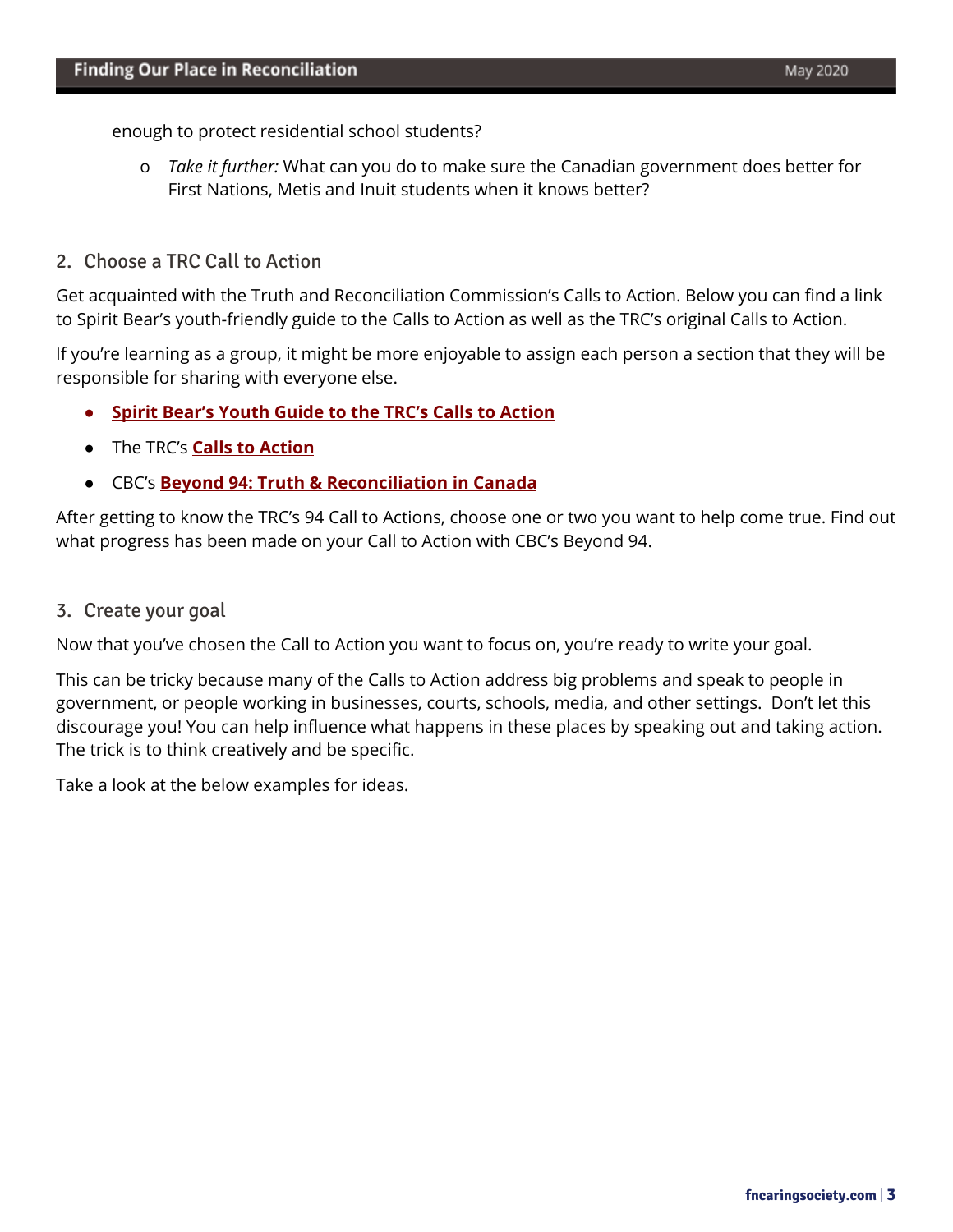#### Call to Action:

63. We call on the leaders in charge of education in Canada to always work on improving education about Aboriginal people and cultures including Treaties and the legacy of residential schools (from Spirit Bear's Guide to the TRC's Calls to Actions).

Examples of Goals:

- I will email my principal and teachers asking what we will be learning from Aboriginal peoples this school year, and emphasizing that this learning is important to me. I will ask if it is possible for our school or class to invite a local Elder to share their knowledge with us.
- I will learn about local treaties, agreements between the government and First Nations, and find out if the government has kept its treaty promises. I will make a timeline or poster showing what I learned and put it up in a community space.

#### Call to Action:

30. We call on governments in Canada to make sure there are less Aboriginal people in jail (from Spirit Bear's Guide to the TRC's Calls to Actions).

Examples of Goals:

- I will graph the percentage of Aboriginal people in prison compared to the percentage of Aboriginal people in each province or territory. I will share this work on social media to raise awareness about the overrepresentation of Aboriginal people in jail.
- I will research and learn about the work that many Aboriginal peoples are doing to end mass incarceration. I will share this information with my friends and family.
- I will write a letter to my Member of Parliament and my provincial Member of the Legislative Assembly asking what the government intends to do to reduce the number of Aboriginal people in prison.

### 4. Follow up and reflect

After some time, follow up on your goal with the questions below. Again, answer in a way that works for you.

- How did it go? What went well and what didn't? Looking back, are there changes you could have made to your goal to have a bigger impact or help yourself accomplish it?
- What did you learn from the process?
- What's your next goal?